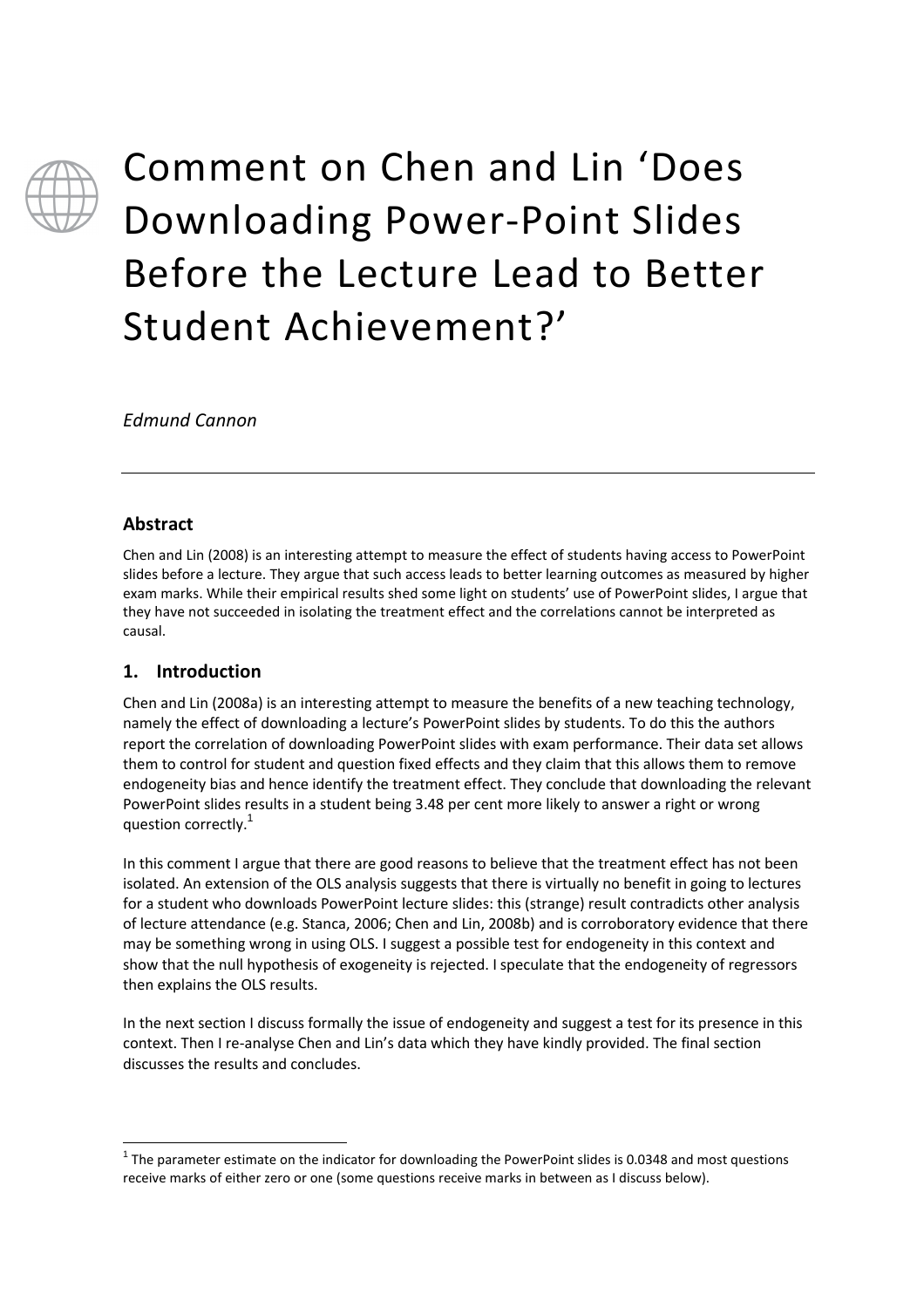## 2. Analysis

A detailed description of Chen and Lin's data can be found in the original article and I do not repeat all of that information here. They have information on a variety of variables about each student (prior exam attainment, gender, family background) that are not used in the regression analysis of Chen and Lin (2008a). The reason for this is that student fixed effects are used in the analysis and hence the other variables could not be included since they would be perfectly collinear with the fixed effects. Since the information on the students is not really needed for this comment and since the authors are concerned about anonymity I have not been provided with these data.

The data which I have re-analysed consists of information on lecture attendance, PowerPoint slide download and exam performance at question level. There are a total of 126 students each of whom has been allocated marks for up to 40 questions.<sup>2</sup> For each question data are available on whether the student attended the lecture in which the material was taught and also whether the student downloaded the associated PowerPoint slide.

Changing Chen and Lin's notation slightly, I use  $p_{ij} \in \{0,1\}$  to denote the binary variable showing that the PowerPoint slides have been downloaded by student *i* for the lecture corresponding to question *j*. Similarly I use  $l_{_{ij}}\in\left\{ 0,1\right\}$  to denote lecture attendance. The mark given to the question is denoted  $Y_{_{ij}}$ and this can take on 18 different values, ranging from zero to one. Of the 5005 observations in the full data set, 1375 (27 per cent) of the marks are zero and 2573 (51 per cent) are one, so only 1057 (21 per cent) take on the intermediate values. For this reason, the ideal specification strategy would use ordered probit or censored regression. However, I was unable to obtain convergence using these estimation procedures and so my analysis follows Chen and Lin in using a linear probability model.

The specification that Chen and Lin estimate is

$$
\textbf{(1)} \qquad Y_{\stackrel{\cdot}{ij}} = \theta p_{\stackrel{\cdot}{ij}} + \alpha_{\stackrel{\cdot}{i}} + \gamma_{\stackrel{\cdot}{j}} + \varepsilon_{\stackrel{\cdot}{ij}} \qquad \varepsilon_{\stackrel{\cdot}{ij}} \perp \left\{ p_{\stackrel{\cdot}{ij}}, \alpha_{\stackrel{\cdot}{i}}, \gamma_{\stackrel{\cdot}{j}} \right\}.
$$

Although this is followed by  $i = 1, ..., I, j = 1, ..., J$ , the text makes it clear that the regression is estimated not for all  $IJ = 5006$  observations but only for the 3675 observations where the student attended the lecture  $l_{ii} = 1$ . This specification can be contrasted with a more general specification

$$
\text{(2)} \qquad Y_{ij} = \theta p_{ij} + \phi l_{ij} + \psi p_{ij} l_{ij} + \lambda_{ij} + \alpha_i + \gamma_j + \varepsilon_{ij} \quad \varepsilon_{ij} \perp \left\{ p_{ij}, l_{ij}, p_{ij} l_{ij}, \lambda_{ij}, \alpha_i, \gamma_j \right\}
$$

which can only be estimated for the full sample. In this specification I have allowed explicitly that lecture attendance can have an effect on exam performance (through the parameter  $\phi$ ) and that the effect of downloading PowerPoint slides depends on lecture attendance: the effect of downloading PowerPoint slides for those who attend lectures is  $\theta + \psi$ , whereas for those who are absent it is only  $\theta$ .

I have also introduced a new explanatory variable  $\lambda_{_{ij}}$  which is the unobserved question-j specific determinant for student i. There are several possible interpretations of this:

 2 This suggests that there should be 5040 observations but in fact there are only 5005, since not all students have marks for all 40 questions. The 126 student codes range from 2 to 150, but I was not told whether another 24 students were missing.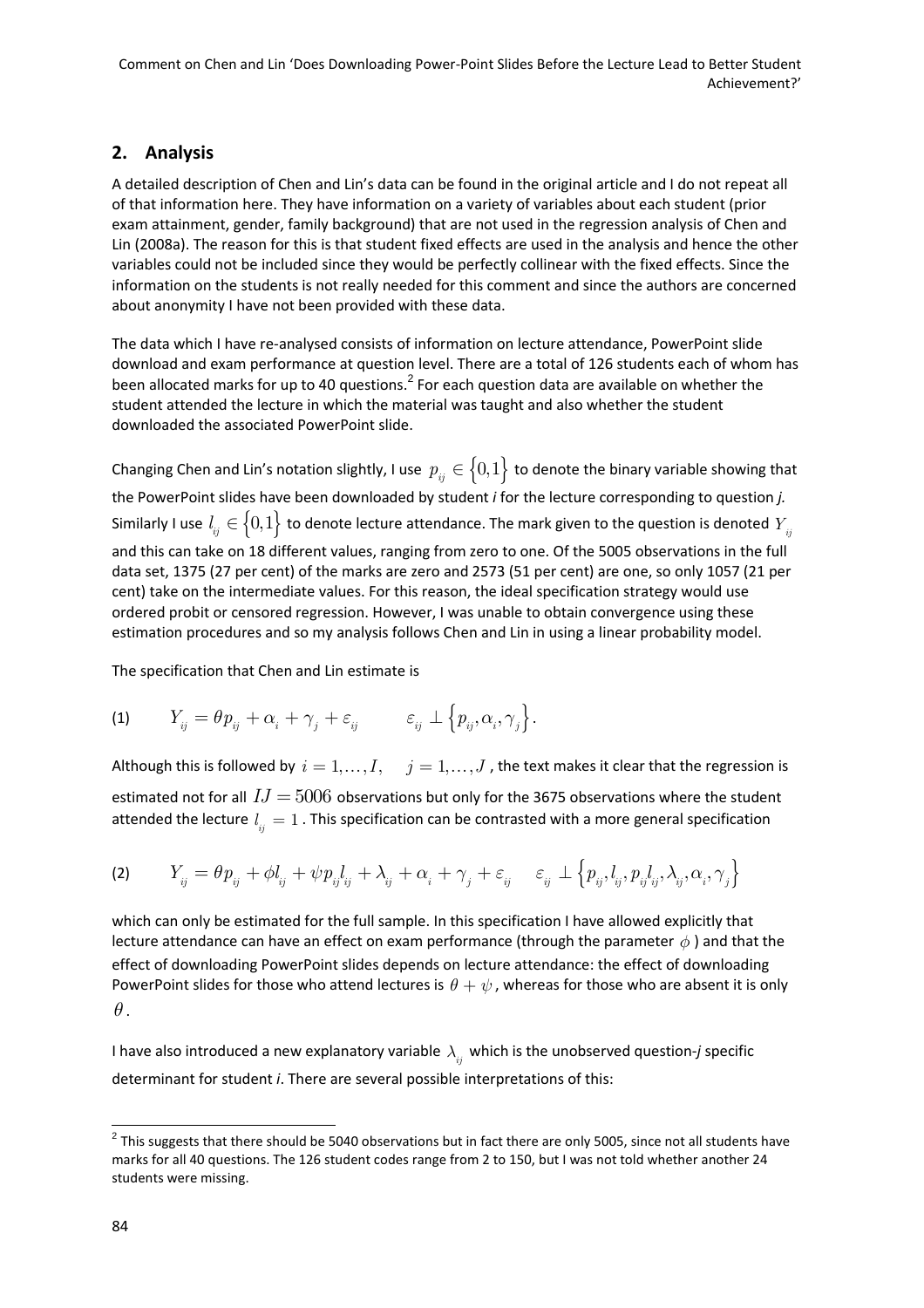(i) A student's prior ability varies horizontally across topics. Example: a student is innately good at interpreting supply and demand curves which are taught graphically, but struggles with price indices which are taught algebraically.

(ii) A student's ability to answer questions depends vertically on the interaction of the difficulty of the question and the ability of the student. Example: there is an easy question which all students answer correctly, and a difficult question which only clever students can answer correctly.

(iii) A student's allocation of effort between topics is chosen endogenously. Example: a student decides to skip one particular topic to save time and concentrate on studying something else.

(iv) The student's total effort is chosen endogenously. Example: a student can either compensate for missing a lecture by working harder on the topic in private study or can take the time as leisure.

Either individually or in combination these interpretations of  $\lambda_{_{ij}}$  suggest that it may be correlated with  $p_{_{ij}}$  or  $\,l_{_{ij}}$ , which are themselves correlated with each other, and hence OLS estimation of

(3) 
$$
Y_{ij} = \theta p_{ij} + \phi l_{ij} + \psi p_{ij} l_{ij} + \alpha_i + \gamma_j + \xi_{ij}
$$

$$
\xi_{ij} \equiv \varepsilon_{ij} + \lambda_{ij}
$$

will yield inconsistent estimates of the parameters  $\theta$ ,  $\phi$  and  $\psi$  . In principle it might be possible to design tests which deal with the issues in (i) and (ii), but collecting information on students' total effort and allocation of effort is likely to be impossible. In any event, such information is not available in the data set used here.

What are the implications of using Chen and Lin's strategy of estimating  $\eta$  from the sub-sample of the data where  $l_{_{ij}} = 1$  ? If  $\lambda_{_{ij}}$  were in fact orthogonal to the other regressors, then the parameter estimates should be consistent. In a conventional panel with small J, the consistency result would be of little help for the cross-section fixed effects, but here we have  $J = 40$  , which is just large enough to suggest that we might obtain useable parameter estimates for  $\alpha_{_i}.$  Then I estimate Chen and Lin's model twice, once for those observations where the student attended the relevant lecture and once where they did not, so that:

(4)

$$
Y_{ij} = \theta p_{ij} + \alpha_i + \gamma_j + \varepsilon_{ij} \qquad l_{ij} = 1
$$

$$
Y_{ij} = \theta' p_{ij} + \alpha'_i + \gamma'_j + \varepsilon_{ij} \qquad l_{ij} = 0
$$

where the first equation is Chen and Lin's model (and just repeats equation 1). If attendance at the lecture is genuinely exogenous then it should be uncorrelated with other explanatory variables. In particular whether or not a student attends should be uncorrelated with that student's ability and hence

$$
\alpha_i = \alpha'_i \qquad \gamma_j = \gamma'_j
$$

Working on the slightly dubious assumption that  $J = 40$  is a sufficiently large data set to obtain reliable estimates for the fixed effects, this can be tested with a Chow test to determine the validity of the assumption that  $\{\xi_{ij}\perp\left\{p_{ij},l_{ij},p_{ij}l_{ij},\lambda_{ij},\alpha_i,\gamma_j\right\}.$  Alternatively one might like to test whether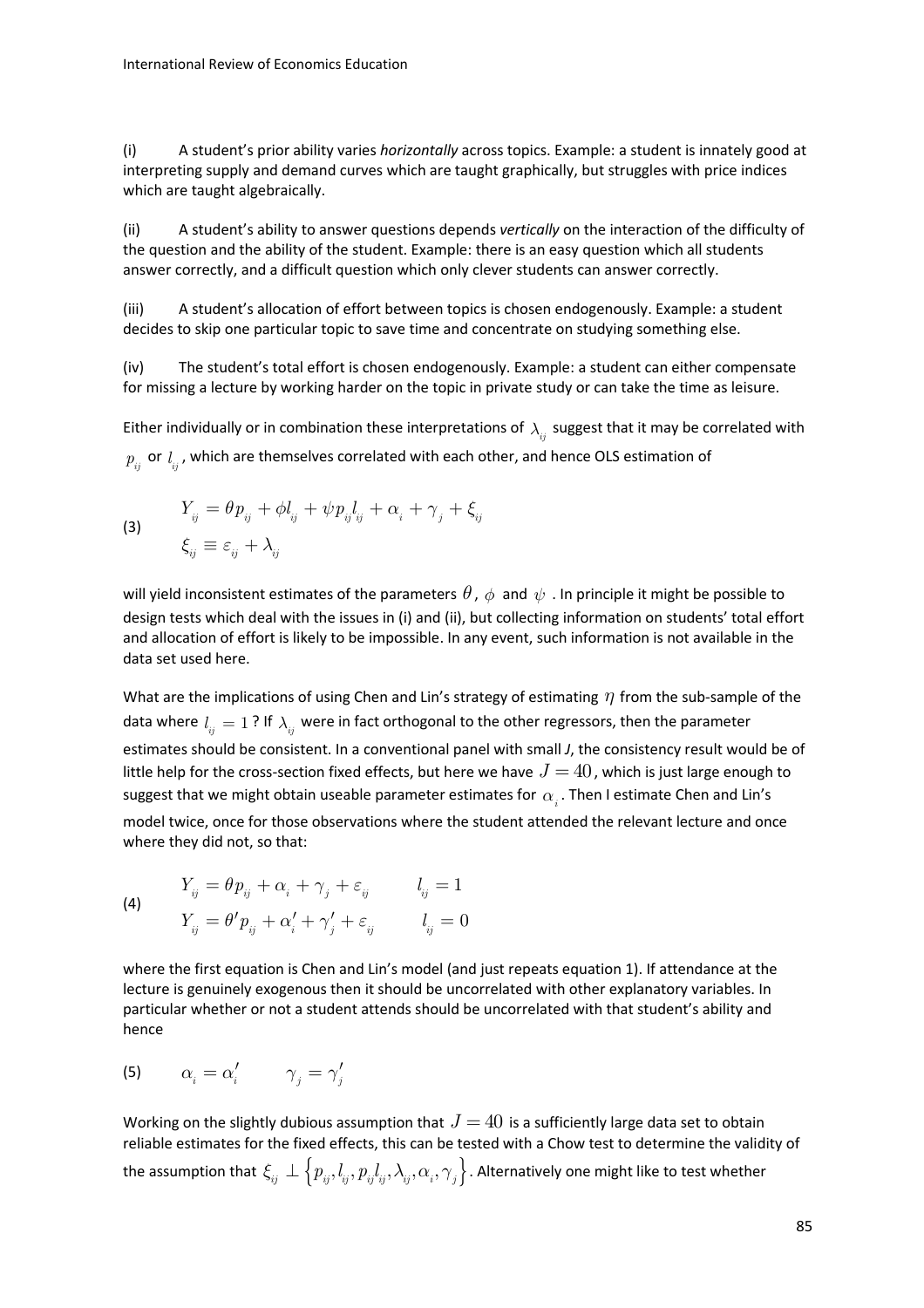downloading PowerPoint slides is correlated with the fixed effects and hence consider an analogous Chow test splitting the data according to

(6) 
$$
Y_{ij} = \phi l_{ij} + \alpha_i + \gamma_j + \varepsilon_{ij} \qquad p_{ij} = 1
$$

$$
Y_{ij} = \phi' l_{ij} + \alpha'_i + \gamma'_j + \varepsilon_{ij} \qquad p_{ij} = 0
$$

and conducting the same test as in (5).

The final consideration is the calculation of the standard errors. The exam taken by the students had 40 questions but there were only 12 lectures. Clearly this means that the material for more than one question was covered in each lecture, so on average about three or four questions belong to each lecture. So one would expect the disturbances for each group of questions to be correlated and hence the standard errors should be adjusted to reflect this. To complicate matters, the material for some questions was covered in more than one lecture, so it is necessary to separate questions covered in lecture 1, questions covered in lecture 2 and questions covered in both lectures 1 and 2. Using the underlying data sent to me by Chen and Lin I have attempted to do this and have identified 23 groups of questions (many of which only contain one question). With this many groups and large numbers of fixed effects the degrees of freedom are reduced considerably for some tests and so I report tests using both conventional and clustered standard errors. Note that the easiest way to implement the test in (5) with clustered standard errors in most software packages is to estimate

$$
(7) \qquad Y_{ij} = \theta p_{ij} + \phi l_{ij} + \psi p_{ij} l_{ij} + \alpha_i + (\alpha'_i - \alpha_i) l_i + \gamma_j + (\gamma'_j - \gamma_j) l_i + \xi_{ij}
$$

and test  $\overline{\alpha'_{i} - \alpha_{i}} = \overline{\gamma'_{i} - \gamma_{i}}$  $\alpha'_i - \alpha_{_i} = \gamma'_j - \gamma_{_j} = 0$  , i.e. by testing the significance of the interaction of the student fixed-effects with the lecture attendance variable.

An obvious way to interpret the clusters is as topics. Clearly some students may be better at some topics than others and hence a further possibility is to consider fixed effects for each student on each topic. Denote the fixed effect for student i on topic k as  $\delta_{ik}$ ,  $k = 1, ..., 23$ . Since the number of topics is fewer than the number of questions it might be possible to estimate the relationship

(8) 
$$
Y_{ij} = \theta p_{ij} + \phi l_{ij} + \psi p_{ij} l_{ij} + \delta_{ik} + \gamma_j + \xi_{ij}
$$

In practice, however, I was unable to estimate this due to collinearity.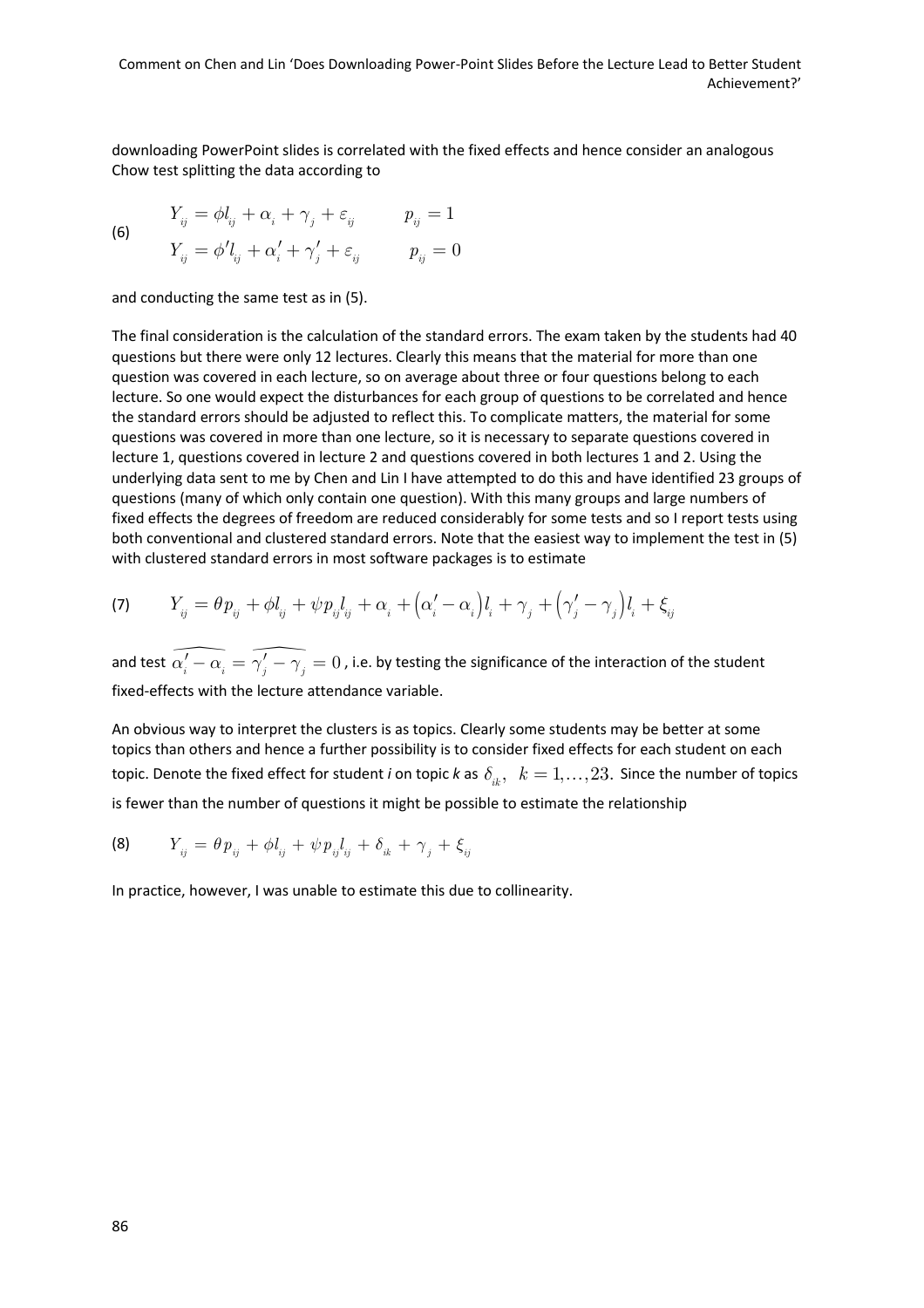#### 3. Results

|                | A                   | В                   | C                   |
|----------------|---------------------|---------------------|---------------------|
| $p_{ij}$       | 0.0348              | 0.0851              | 0.0641              |
|                | $(0.0165)$ [0.0189] | $(0.0334)$ [0.0295] | $(0.0260)$ [0.0291] |
|                |                     |                     | 0.0228              |
| $l_{ij}$       |                     |                     | $(0.0186)$ [0.0149] |
|                |                     |                     | $-0.0194$           |
| $p_{ii}l_{ii}$ |                     |                     | $(0.0296)$ [0.0316] |
| Sample used    | $l_{ij} = 1$        | $l_{ij} = 0$        | Whole sample        |
| Sample size    | 3,675               | 1,330               | 5,005               |

Table 1 OLS estimates 1

OLS regression results from regressions including student and question fixed effects. White's heteroskedasticityrobust standard errors in parentheses; standard errors also robust to clustering in square brackets.

Table 1 reports the results of my OLS regressions. Column A replicates the fixed-effects results of Chen and Lin (p. 16). However, when the standard errors are calculated correctly the t-statistic is only 1.84 resulting in statistical significance lower than conventionally used.

It is instructive to look at the results from using the data where students did not go to lectures, reported in column B. The effect here is more than twice as large. Taken at face value this suggests that students who do not go to lectures get much more benefit from downloading PowerPoint slides than students who do go to lectures.

Chen and Lin suggest two reasons why having PowerPoint slides may enhance students' understanding: it provides reference material in the lecture and it enhances note taking in the lecture. Clearly neither of these mechanisms are working when students are not in the lecture, so it is necessary to find alternative suggestions. One possibility is that students who do not attend lectures have difficulty reading textbooks – or indeed any conventional document – and find the summaries in PowerPoint slides a useful complement (or, more pessimistically, a useful substitute). However, to interpret the parameter estimates as reflecting this explanation alone would rely upon the joint combination of downloading PowerPoint slides and absence from lectures being exogenous.

Column C shows the results when the data are pooled. The standard errors of the parameter estimates for both lecture attendance and the interactive term are large: there is insufficient evidence that lecture attendance has any beneficial impact at all, since the test for joint significance of the two lecture variables is  $F(2,22) = 1.34$  [p = 0.28]. The point estimate for the benefit of downloading slides variables is F(2,22) = 1.34 [p = 0.28]. The point estimate for the benefit of downloading slides<br>conditional on attending the lecture is  $\widehat{\theta + \psi} = 0.0433$  whereas the marginal effect of attending a conditional on attending the lecture is  $v + \varphi = 0.0433$  whereas the marginal effect or attending a<br>lecture conditional on downloading the slides is  $\phi + \psi = 0.0034$  . Taken at face value the obvious conclusion from this is that lecture attendance is a waste of time: university administrators will be pleased to know that they can save money by scrapping costly lectures, selling the lecture rooms and relying upon students to download material from the web.

In the previous section I noted that testing the orthogonality of a student's ability to his or her exam<br>  $\sqrt{2}$ In the previous section I noted that testing the orthogonality of a student's ability to his or her exam<br>performance is the same as testing  $\alpha'_i - \alpha_i = \gamma'_j - \gamma_j = 0$  in either equations (4) or equation (6). Using tests based on clustering, these tests yield results of  $F(22,22) = 24.91$  [p = 0.000] and  $F(22,22) =$ 69.96  $[p = 0.000]$  respectively: the results are qualitatively the same with conventionally-calculated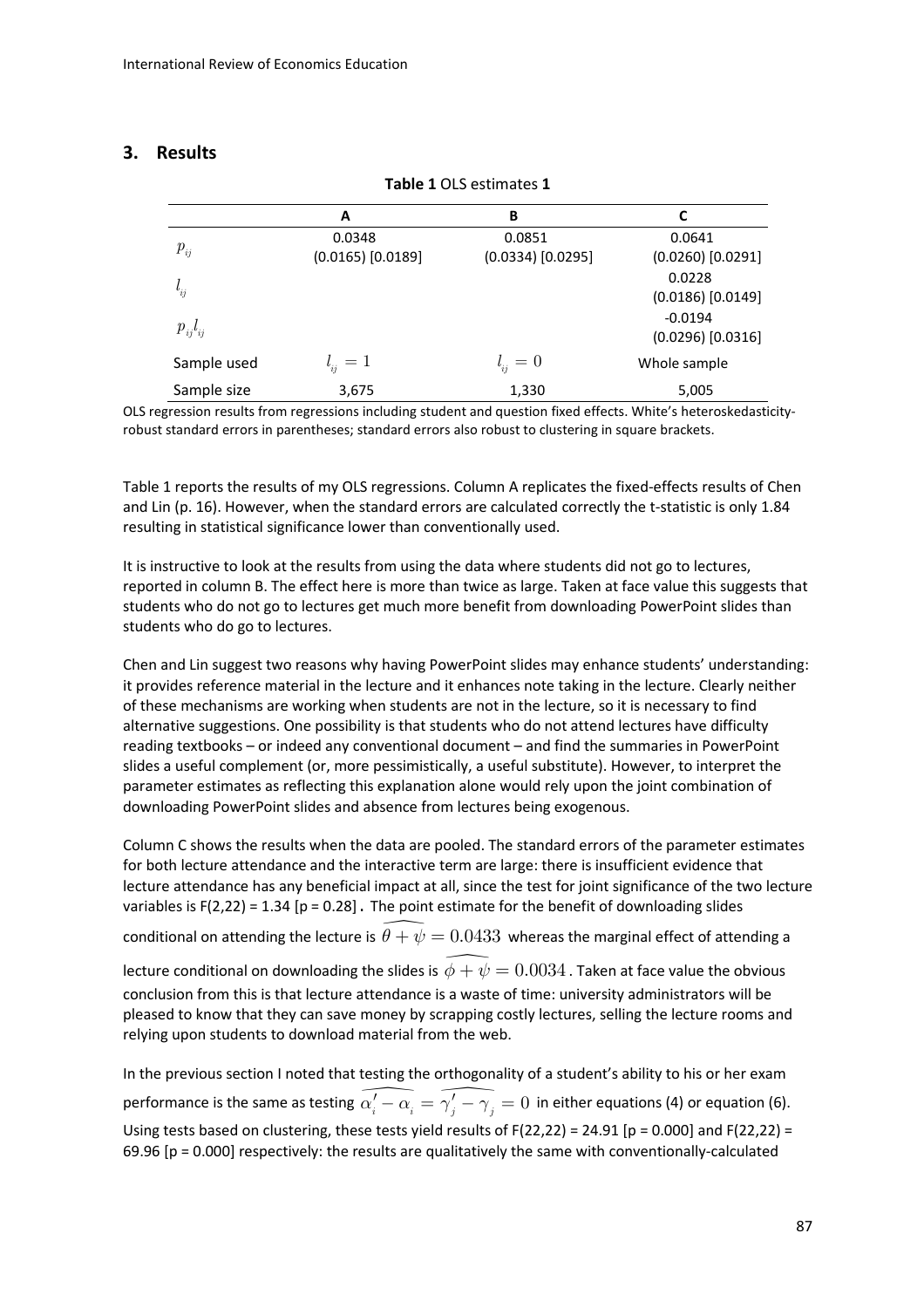standard errors or for tests of  $\widehat{\alpha_i'-\alpha_i}=0$  or  $\widehat{\gamma_j'-\gamma_j}=0$  individually. This suggests that unobserved variation is correlated with the explanators of interest and that the OLS estimates are inconsistent.

## 4. Conclusions

The arrival of technology such as PowerPoint and the web have excited teachers who believe that it may enhance student learning. To the extent that the latter is measured by exam performance this would mean that students exposed to new technology would get higher marks. However, one does not need to be a complete Luddite to be concerned that new technology might have negative effects which would attenuate or even overwhelm the benefits. One possibility is that students suffering from problems of motivation would attend lectures less when PowerPoint slides are available. And while there may be short-run benefits in students having structured PowerPoint notes available, their availability may reduce students' long-run progress in learning to make their own notes and reduce the benefits from lecture attendance by making the experience more passive. Macedo-Rouet et al. (2009) suggest that the benefits of new versus old technology depend upon the type of material being taught and this may explain why research hitherto has provided apparently inconsistent results.

Chen and Lin (2008) is an interesting attempt to measure the net benefits of students downloading PowerPoint slides. As always, the problem is identifying the treatment effect when there is unobserved heterogeneity. This issue is particularly acute because lecture attendance and PowerPoint download are endogenous choices of the students.

In this paper I have proposed a test for endogeneity and concluded that the data suggest that OLS is inconsistent. The OLS estimates themselves suggest that downloading PowerPoint slides has larger benefits for students who do not attend the lecture, so the data undermine the hypothesis that PowerPoint slides benefit students in lectures. Why do we obtain such strange OLS estimates?

Various narratives could be constructed that are consistent with this paradoxical result. Suppose that sometimes missing a lecture is an exogenous event (perhaps due to illness). Having missed a lecture for this reason, the students who are most likely to try to catch up on the work are those who are most hard-working (and this may correlate with other positive attributes). So the combination of missing a lecture and downloading the PowerPoint slides may merely indicate a 'good' student who will tend to do better anyway. But this line of argument relies on attendance being exogenous: probably many absences are endogenous choices of the students. Students' choices are partly irrational and partly rational – but with an objective that includes more than maximising exam mark. With such unobserved heterogeneity in both ability and behaviour, identifying treatment effects is very difficult.

#### Notes

This analysis was undertaken while I was visiting the University of Verona, whose financial support and hospitality are gratefully acknowledged. I thank the authors of the original paper for making data available. I have received useful comments from two anonymous referees. Any remaining errors are my own.

### References

Chen, J., and Lin, T-F. (2008a). 'Does downloading PowerPoint slides before the lecture lead to better student achievement?' International Review of Economic Education, Vol. 7(2), pp. 9–18.

Chen,J., and Lin, T-F. (2008b) 'Class attendance and exam performance: a randomised experiment', Journal of Economic Education, Vol 39(3), pp.213–27.